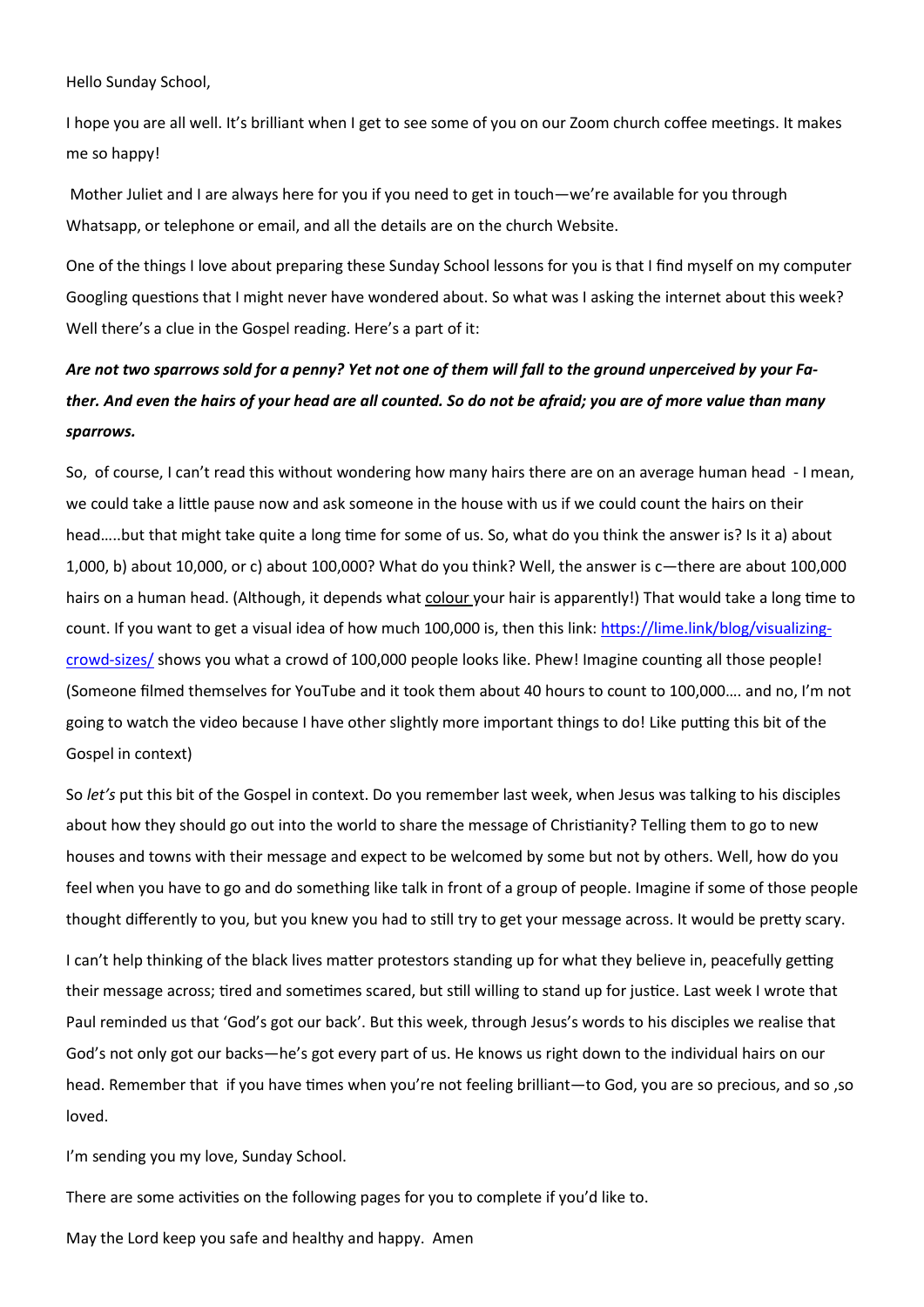Add some hair to these people (you don't have to put 100,000 hairs on each of them-phew!)

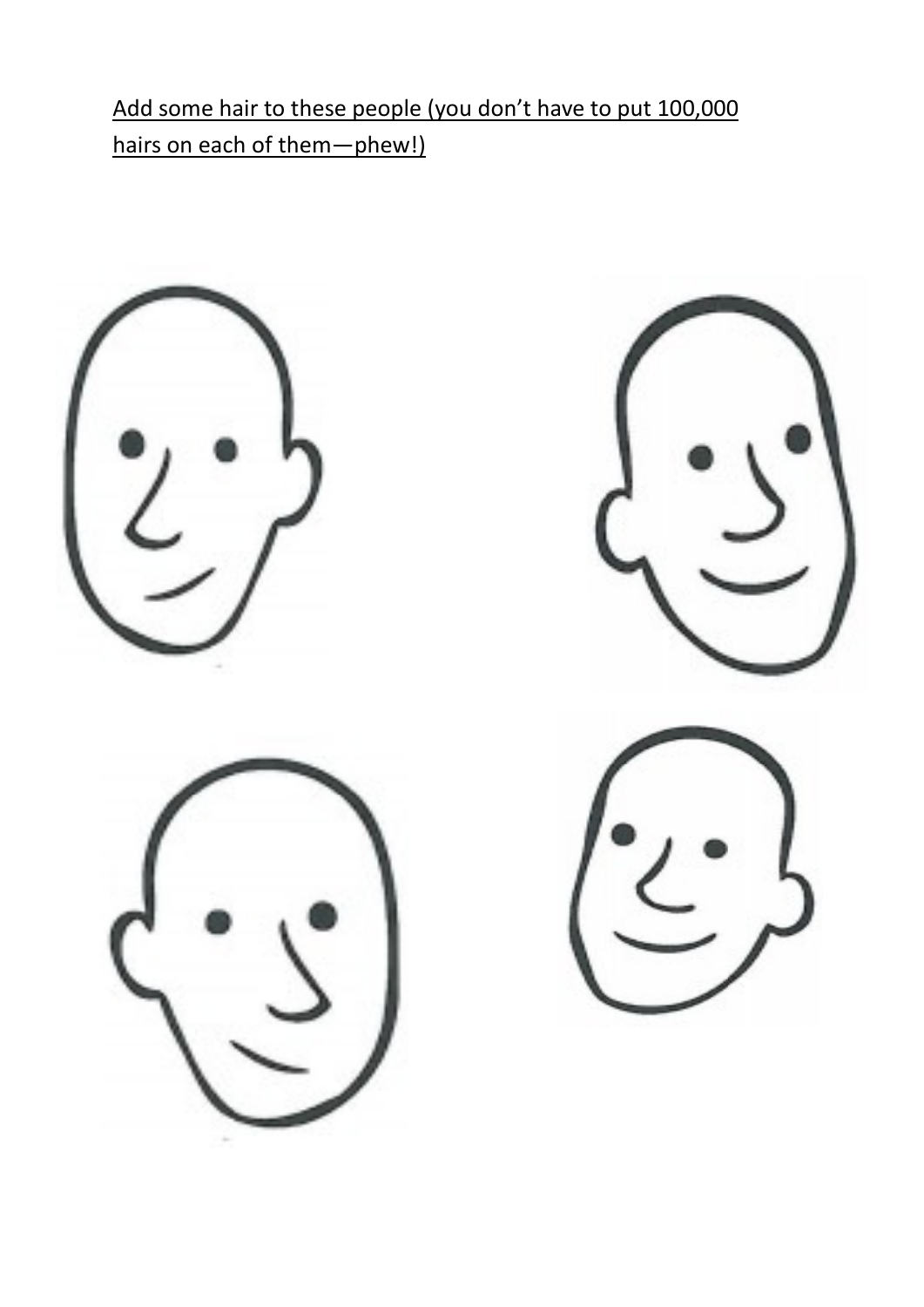## Complete the crossword puzzle below



### **Across**

3. Our church is called St................

5. This type of bird is mentioned in this week's gospel

6. There are 100,000 of these on the average human head

### <u>Down</u>

1. In today's Gospel reading, who is talking to the disciples?

2. This is the name we use for Jesus's followers

4. This is how many hours it took someone to count to 100,000